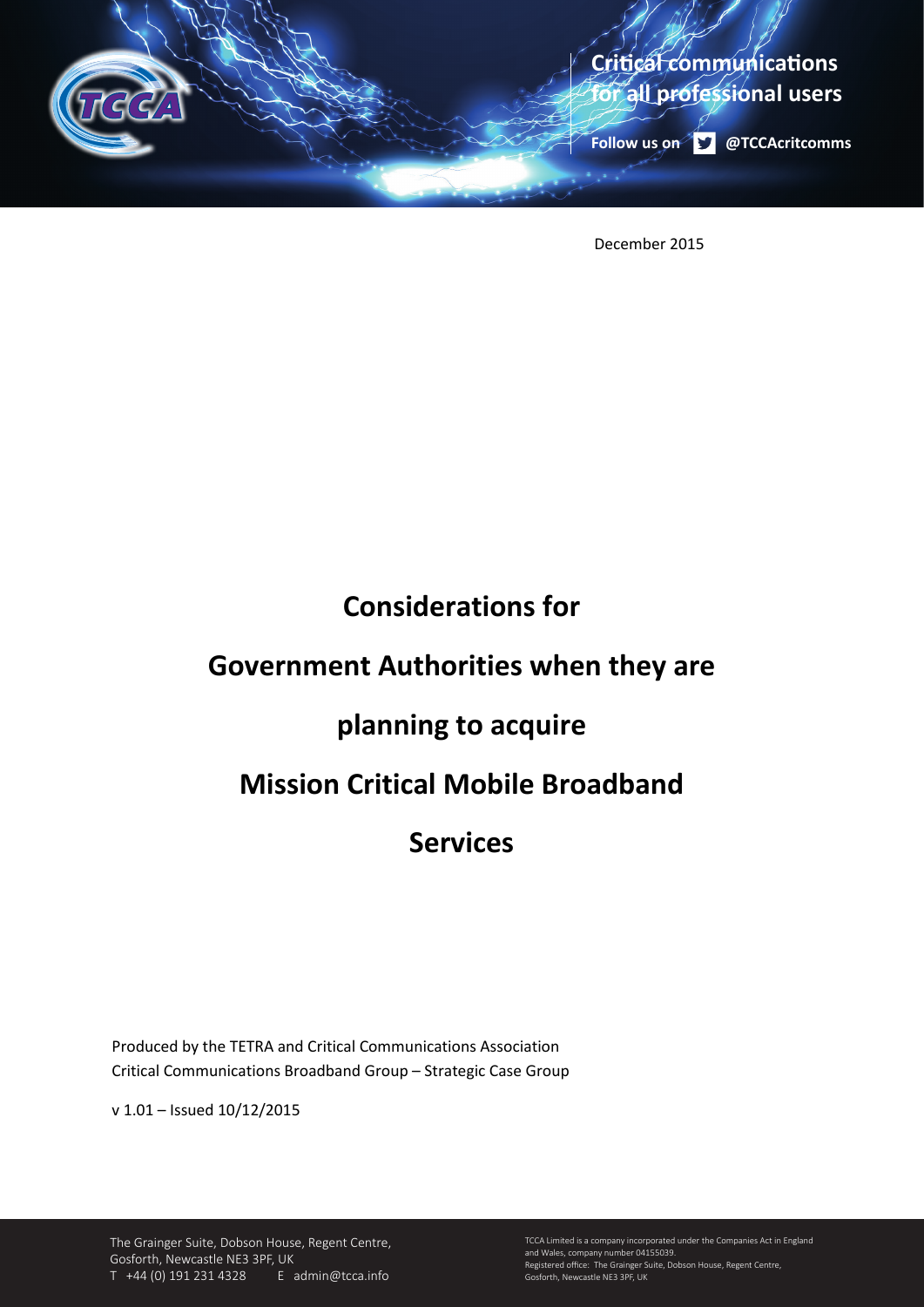# **Index**

| 4.  | Definition of service success criteria and associated penalties 10         |  |
|-----|----------------------------------------------------------------------------|--|
|     | 5. Specification of legal conditions, financial strength and ownership  11 |  |
|     | 6. Specification of device and application approvals and catalogue  14     |  |
|     |                                                                            |  |
| 8.  | Specification of testing and approval process of the Solution  16          |  |
| 9.  |                                                                            |  |
| 10. |                                                                            |  |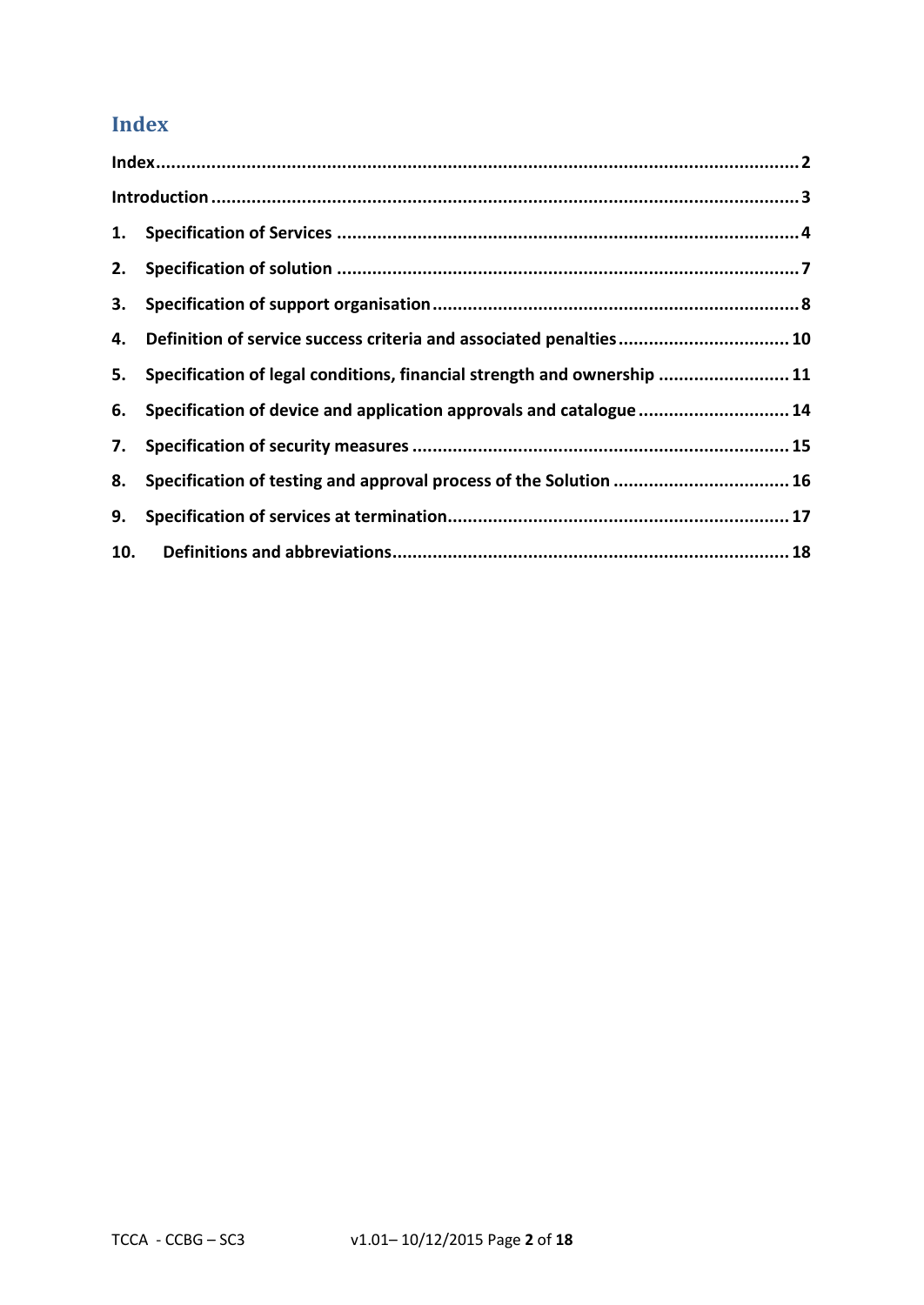# **Introduction**

'Mission Critical' in public safety is defined as a function that is extremely important or necessary for a public safety organisation, emergency agency, first responder, etc. to operate successfully and efficiently, and whose failure leads to catastrophic degradation of service that places public order or public safety and security at immediate risk.

Public protection and disaster relief (PPDR) refers to responsible agencies and organisations dealing with maintenance of law and order, protection of life and property and emergency situations.

Some governments in Europe have experience with outsourcing the delivery of Mission Critical communications service and in almost all cases it has been undertaken by specialist service providers who work in partnership with Government organisations to deliver and operate the required services. The concept of a totally owned and dedicated infrastructure for Mission Critical Services is changing with a new approach where sharing with commercial mobile providers is being considered more and more. Whilst anything from a technology perspective is possible the need to ensure the correct guarantees on quality of service, availability and coverage is vitally important.

Mission critical communication is not just the domain of the law enforcement and the emergency services. Those responsible for the Critical European or National Infrastructure such as Gas, Electricity, Water, Transportation, Fuel and Petrochemical also need communications services that can withstand natural and man-made disasters.

There are many different ways of delivering these services and the question of how such essential services can be provided is highly political. A Government may build a dedicated network with the functionalities required by its emergency services, or may outsource to a commercial operator. Combinations of these approaches may include equipment and site sharing, spectrum sharing or simply buying capacity on a network through the MVNO model. But the political questions are more difficult to deal with. Will a government want to have full control over such essential services, or is it satisfied with leaving it to market forces?



This paper focuses on the situations in the circle and aims to highlight some of the considerations both for the users requiring any future mobile broadband service and the actual service providers and mobile operators who will take on the future delivery of these services.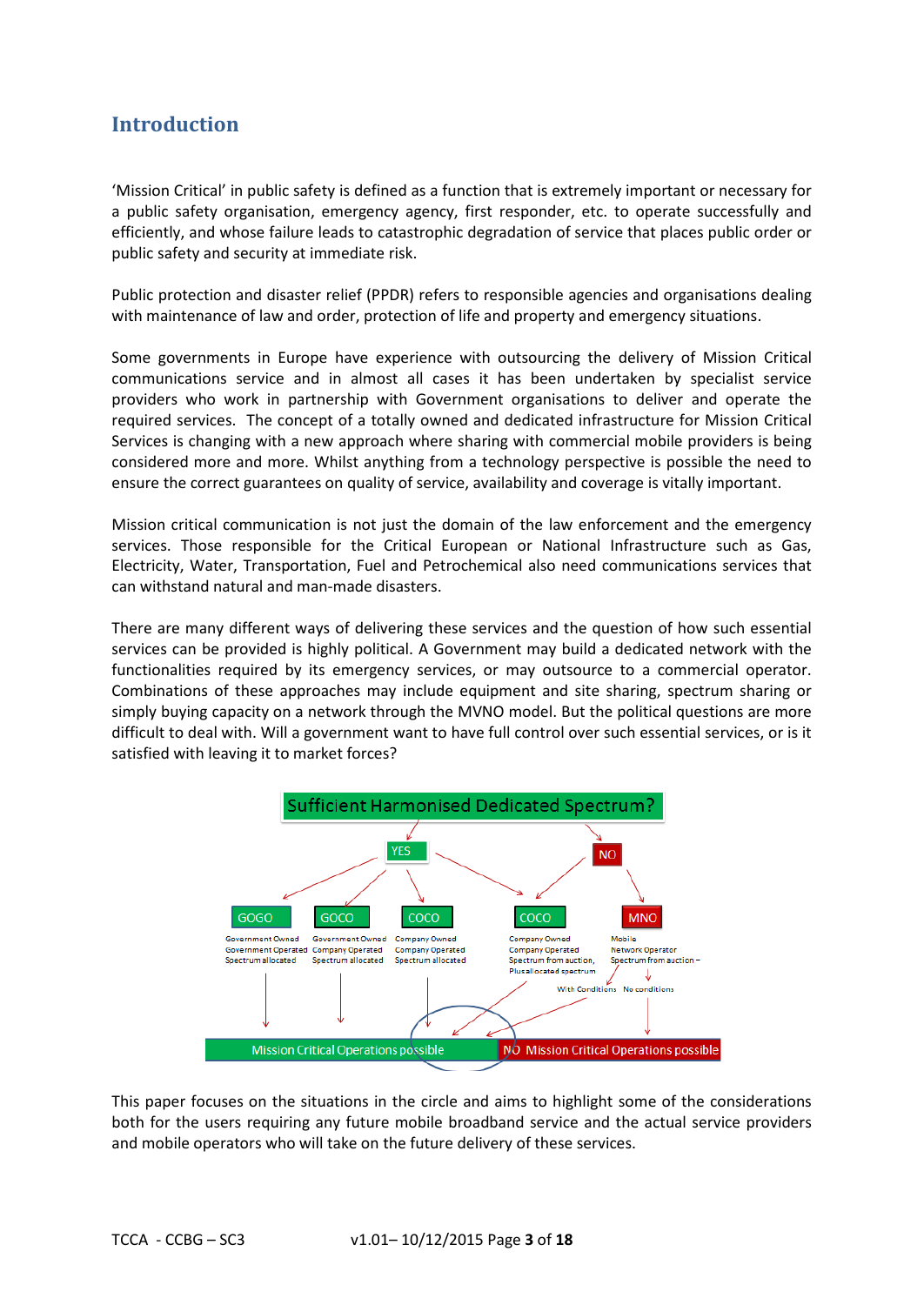# **1. Specification of Services**

Mission critical communications solutions are used, amongst others, by law enforcement and emergency services in public protection and disaster relief (PPDR) operations, where the reliability, availability, stability, security, capacity and general performance of the solution is of vital importance. Mission critical communication solutions include hardware, software and applications, as well as radio frequency band capacity to transmit and share information between frontline officers and command and control centres.

A specification for services to be purchased should therefore at least include:

### **a. Coverage**

- i. The Provider shall meet the following coverage requirements with a statement of availability in % and margins used:
	- 1. Urban (mobile and portable);
	- 2. Rural (mobile and portable);
	- 3. Indoor including indoor penetration loss used;
	- 4. Air 2 Ground;
	- 5. Maritime.

### **b. Capacity demands**

- i. The Provider shall offer following user capacities at cell edges:
	- 1. Xx Uplink / yy Downlink
	- 2. Definition and listing of high-capacity areas;
	- 3. Definition and listing of lower-capacity areas;
	- 4. Incident areas.
- ii. The Provider shall specify which contention methods will be used
	- 1. ie. Prioritisation;
	- 2. ie. Maximum expandable capacity.
- iii. Contention Ratio Minimum throughput per user:
	- 1. High-capacity areas;
	- 2. Lower-capacity areas;
	- 3. Incident areas;
	- 4. Air to ground;
	- 5. Maritime.
- iv. Control rooms:
	- 1. Quantity of rooms;
	- 2. Mobile control rooms;
	- 3. Seats per room;
	- 4. IP Connections;
	- 5. Capacity e.g. steady state and busy hour / major incident user numbers.

### **c. Stability**

- i. The Provider shall offer:
	- 1. Dual coverage from two or more sites to ensure resilience;
	- 2. No single point of failure in the network;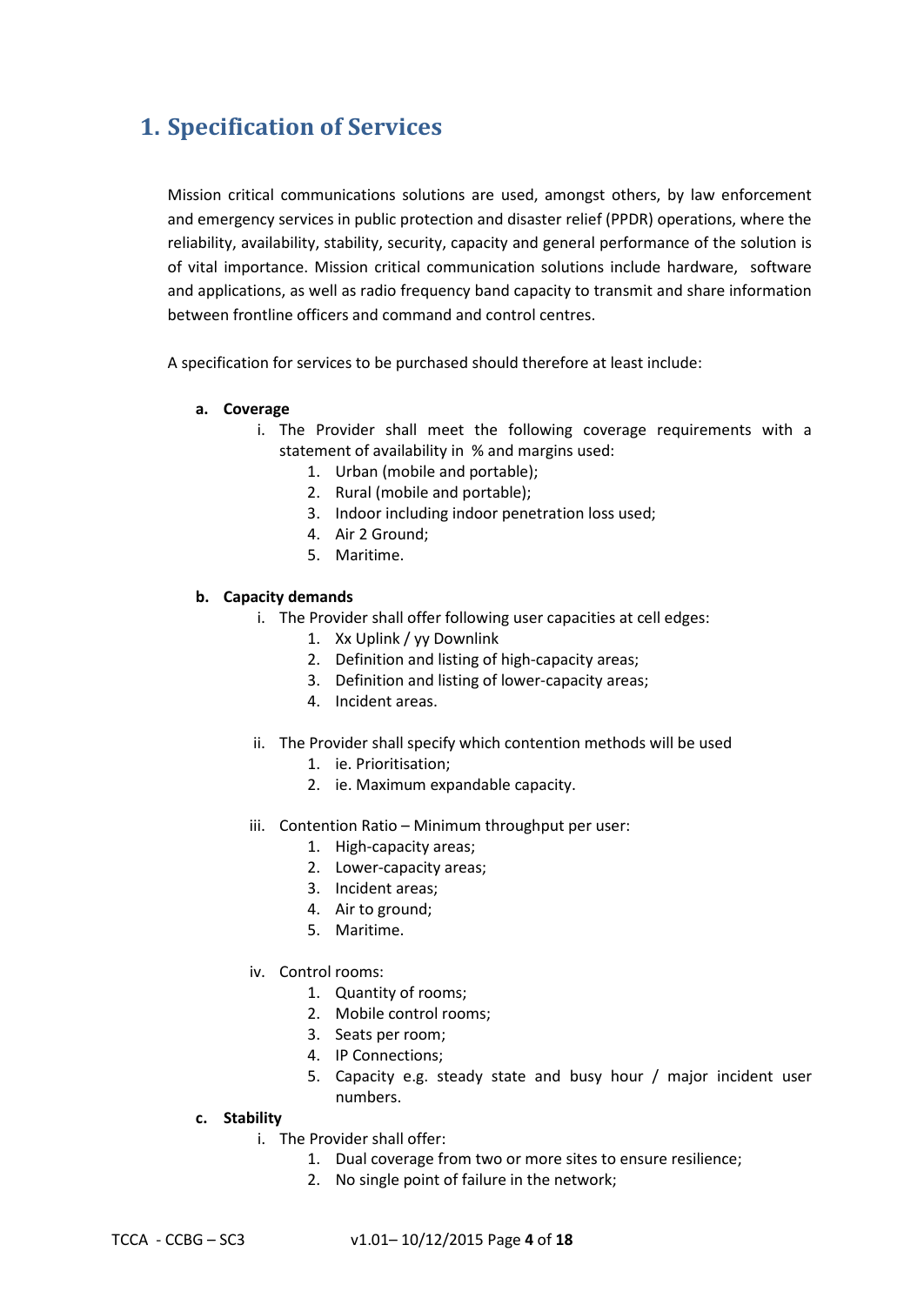3. Failure and repair statistics in the form of MTBF – MTTR per infrastructure component.

#### **d. Functional features**

- i. Data (non-video):
	- 1. Point-to-point;
	- 2. Point-to-multipoint;
	- 3. Intranet and Internet connections;
	- 4. Internet of Things (IoT) / M2M;
	- 5. Real time transfer;
	- 6. Store and forward / push / pull.
- ii. Voice:
	- 1. Group Call (commonly called 'all informed net' and 'talk group call');
	- 2. Pre-Emptive Priority Call (Emergency Call);
	- 3. Call Retention;
	- 4. Priority Call;
	- 5. One to one (private) call
	- 6. Ambience Listening;
	- 7. Call Authorised by Dispatcher;
	- 8. Area Selection;
	- 9. Late Entry;
	- 10. Direct Mode (ProSe), repeater and gateway functionalities as important coverage extension solution using Provider's licensed spectrum and public safety spectrum when not under network coverage.
- iii. Video:
	- 1. Video Point-to-point;
	- 2. Video group communication (See what I see);
	- 3. Video feed: uplink video transmission from user to dispatcher;
	- 4. Video broadcast: broadcast a video file or a video from one user on the field (chosen by dispatcher);
	- 5. Video consultation,: allow a user to view a video with video recorder functionalities;
	- 6. Video data notifications;
	- 7. Remote control of a camera (reuse of already existing standards);
	- 8. Adaptation to different users/terminals resolution and transmission rates;
	- 9. Multiple video streams management in one operation.

#### **e. Network management:**

- i. The Provider shall document his approach to
	- 1. Fault Management;
	- 2. Configuration Management;
	- 3. Account Management;
	- 4. Performance Management;
	- 5. Security Management.
- ii. The provider shall provide the user groups with tactical management.

#### **f. Software:**

i. The Provider shall offer to make licenses available of all software needed for the users to utilise the features in the network;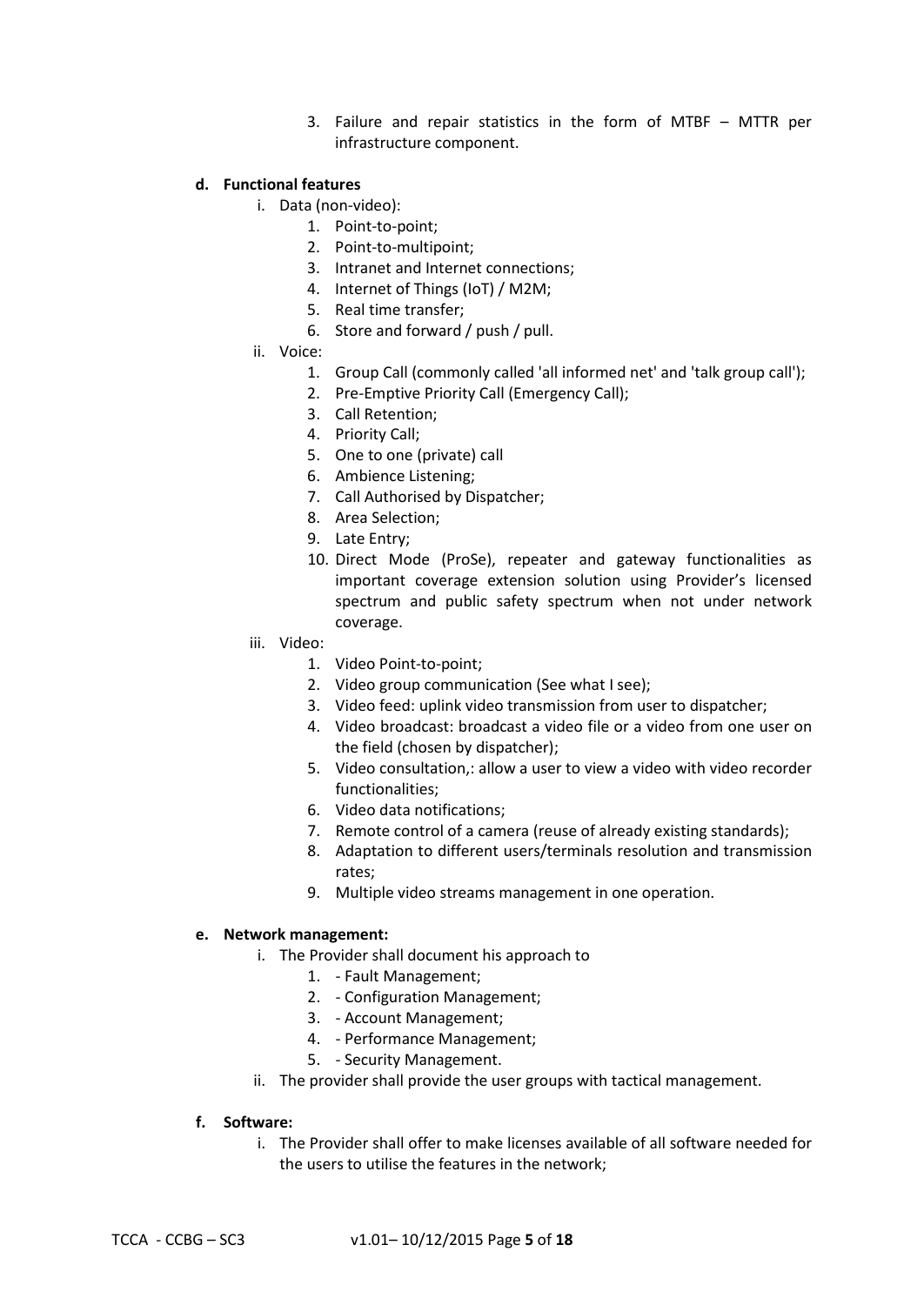- ii. Billing software.
- iii. Management software

## **g. Gateways or other means of 3rd party connections to be based on open standards:**

- i. Telephony;
- ii. IP;
- iii. Voice recording;
- iv. Data logging;
- v. Lawful interception;
- vi. Network Monitoring (RAN, BTS, Devices);
- vii. Traffic data;
- viii. Roaming with / into / from other PPDR organisations / networks.

### **h. Security**

- i. Security measures must provide the way to secure authenticity and nonrepudiation of transferred information. They shall cover all aspects of hardware, software and staff.
- ii. The Provider shall comply with ISO 27001 and provide protection against:
	- 1. Eavesdropping;
	- 2. Interception;
	- 3. Masquerading;
	- 4. Manipulation;
	- 5. Replay;
	- 6. Traffic analysis.
- iii. Physical Security:
	- 1. The Provider shall ensure that all infrastructure assets are physically secured. The level of perimeter security shall reflect the importance of the assets to the service including CCTV, Intruder alarms, Access locks, temperature control, fire and smoke detection.
- iv. The Provider shall document the history of access to each site.
- v. Jamming and Interference:
	- 1. The Provider shall ensure that the solution is always available.
- vi. The Provider shall isolate the Mission Critical communication information from the overall network so that non-mission critical users and the staff maintaining the general network have no access to the Mission Critical communications.

### **i. Future upgrades**

- i. The Provider shall make a test environment available for upgrade procedures, testing and development.
- ii. The Provider shall continually upgrade all network elements to the latest versions of standards being used.

### **j. Standards**

i. The Provider shall base his offer on publicly available open standards with licensing under Fair, Reasonable and Non-Discriminatory (FRAND) conditions.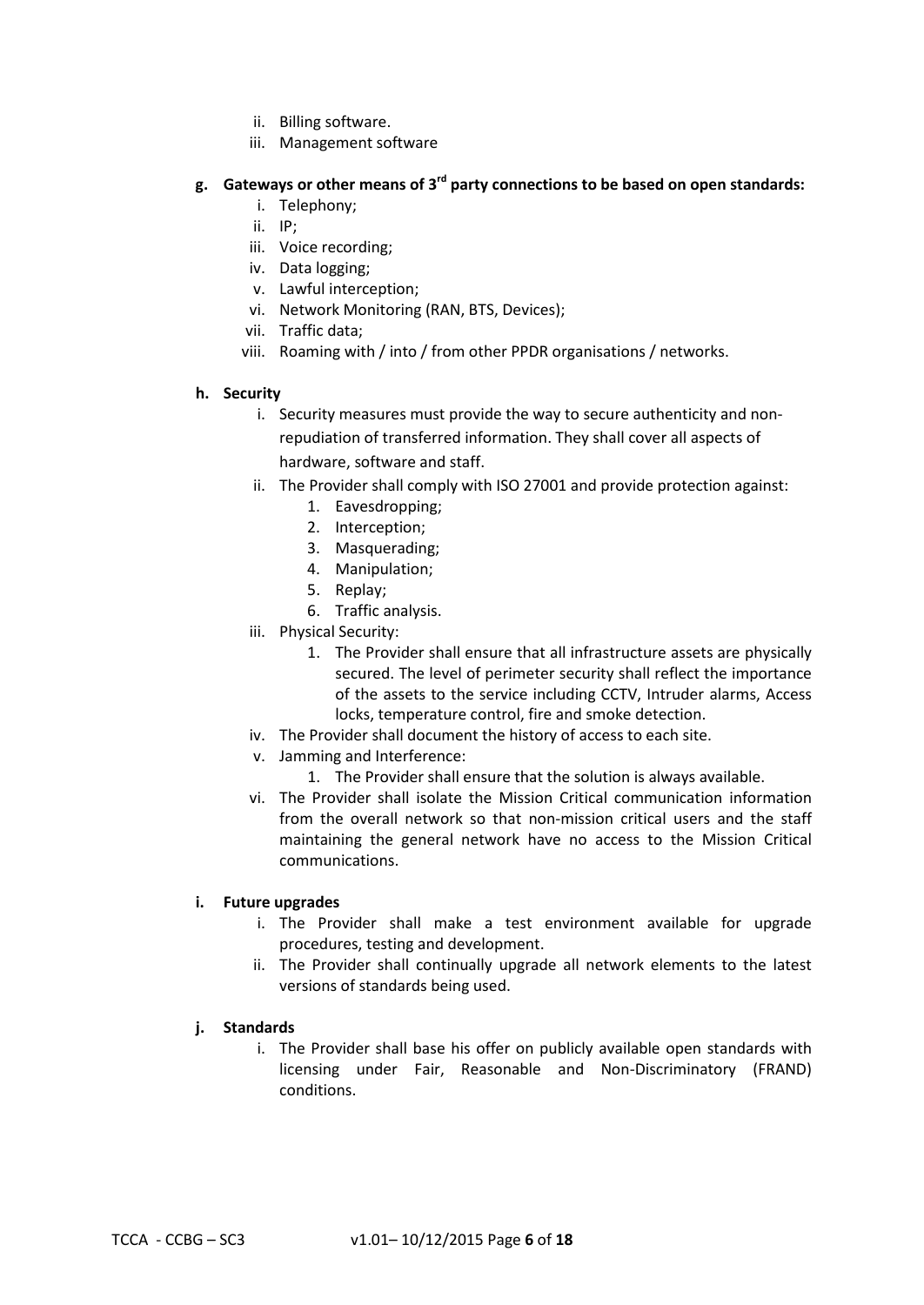# **2. Specification of solution**

The nature of the service is so essential to the nation, that a detailed description of how a solution is going to be provided is required. As a minimum detail is to be provided on:

## **a. Network architecture**

- i. Network components description and interconnections;
- ii. Confirming compliance with applicable European / national standards development organisation(s) standards i.e. ETSI;
- iii. Frequency bands to be utilized for the solution;
- iv. Specification of radio sites;
	- 1. 8 hours of battery backup;
	- 2. Protection against vandalism;
	- 3. Access control;
	- 4. Backhaul methods and redundancy.
- v. Documentation of end-to-end latency;
- vi. Interference modelling and mitigation.

### **b. Coverage**

- i. Prediction methodology;
- ii. Mapping and clutter data;
- iii. Calculation of link budgets;
- iv. Field testing.

### **c. Capacity**

- i. Prediction methodology for individuals and groups;
- ii. Traffic handover between frequency bands;
- iii. Field testing.

### **d. Redundancy**

- i. No single point of failure documentation;
- ii. Dual backbone;
- iii. Overlapping BTS connections diverse routing.

### **e. Resilience**

- i. e.g. Overlapping RAN coverage from different sites;
- ii. e.g. Base station site trunking fallback / eNB IOPS;
- iii. 8 hours of battery backup on RAN sites;
- iv. 98% geographic coverage to mobile units for 7 days in the absence of mains electricity supply.

### **f. Interfaces and gateways**

- i. Capacity and limitations;
- ii. Access to interfaces through documented, licensable APIs.
- **g. Security**
	- i. Inherent encryption;
	- ii. Additional over the top encryption;
	- iii. Compliance with ISO 27001.

# **h. Test methods, conformance tests**

i. Methods to prove compliance with the specifications.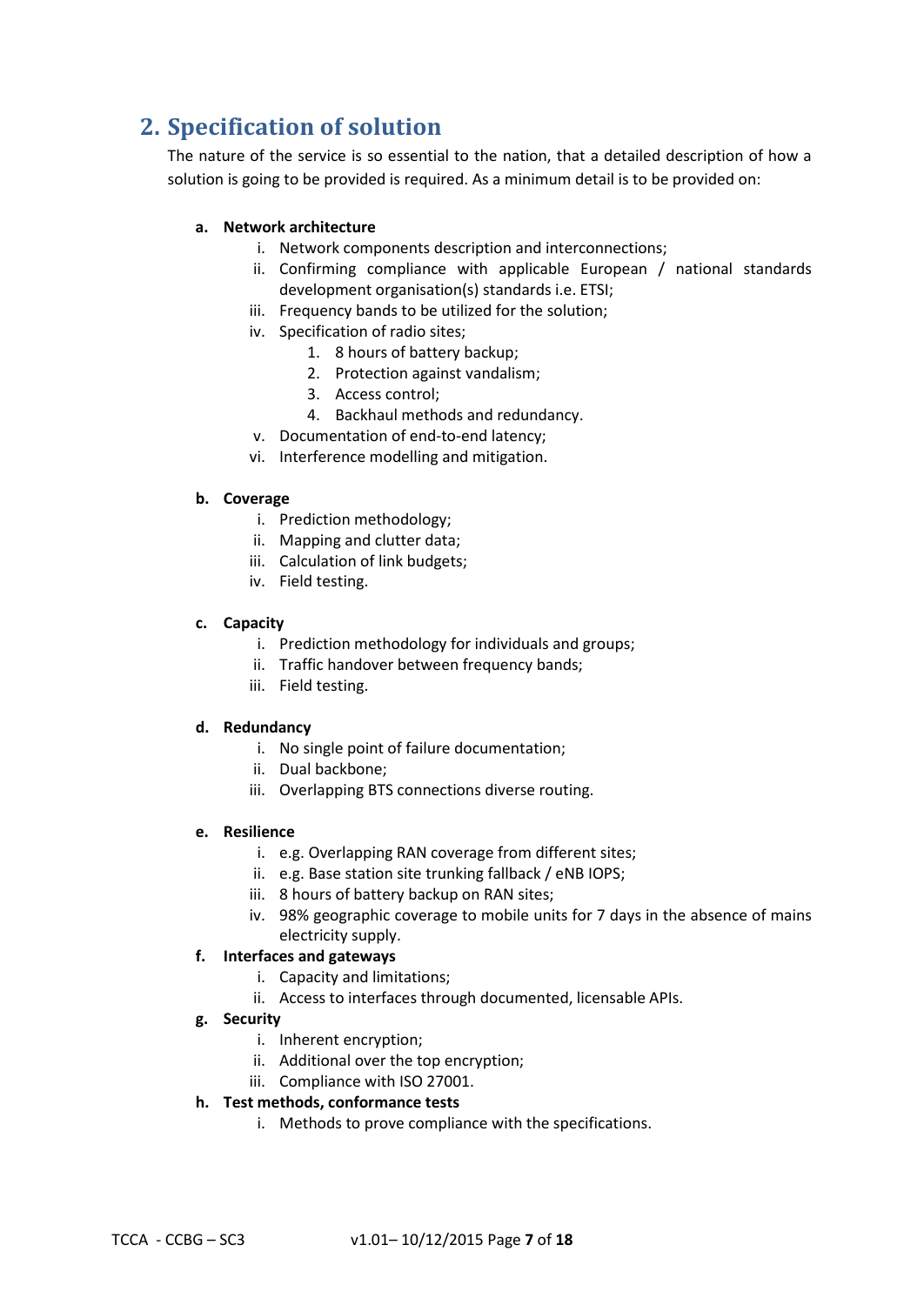# **3. Specification of support organisation**

The Provider shall establish a support organisation deemed capable of meeting the authority service requirements. Demands, services and conditions will be the same whether the Provider or one of his sub-contractors are involved in the provision.

The Provider's support organisation shall throughout the whole contract period be able to operate, maintain and meet all requirements in the contract.

The Provider shall establish a specific Network Management Centre staffed for 24/7/365 operation. The task is to ensure continuous supervision of service and provide hotline support service to user organisations.

### **a. Responsibilities**

- i. Network management, operation and maintenance;
- ii. Network topology planning;
- iii. Capacity planning and optimisation;
- iv. Life cycle evolution planning;
- v. Contract administration;
- vi. Administration of security including staff clearance under the rules of the respective National Security Agency/Administration;
- vii. Reporting;
- viii. Coordination of the operation (predictive maintenance);
- ix. Support to end user organisations;
- x. Web site;
- xi. Connection of users to the service;
- xii. Make a test environment available for the duration of the contract;
- xiii. Creation of code of connection rules for devices, applications,  $3<sup>rd</sup>$  part interfaces;
- xiv. Administration of a restricted app store with approved app's.

### **b. Organisation**

- i. It shall be a well structured organisation following
	- 1. ITIL methodology and best practice.
	- 2. ISO:27001 Information Security Management;
	- 3. ISO:20000 IT Service Management;
	- 4. ISO:9001 Quality Management.
- ii. Information (CV) of the responsible officers. (These cannot be changed without approval by the authority overseeing the Providers contract.)
- iii. Details of resource numbers and grade to provide the service.
- iv. The organisation shall provide the services 24/7/365.

### **c. Security**

- i. The Provider shall ensure that access to the Service is secured and controlled according to Security Operating Procedures;
- ii. Security officer details;
- iii. Premises access control;
- iv. Management of data;
- v. Staff clearance and vetting;
- vi. The Provider shall establish, implement, operate, monitor, review, maintain and improve a documented Information Security Management System (ISMS) derived from the ISO 27001 Standard that is applicable to all the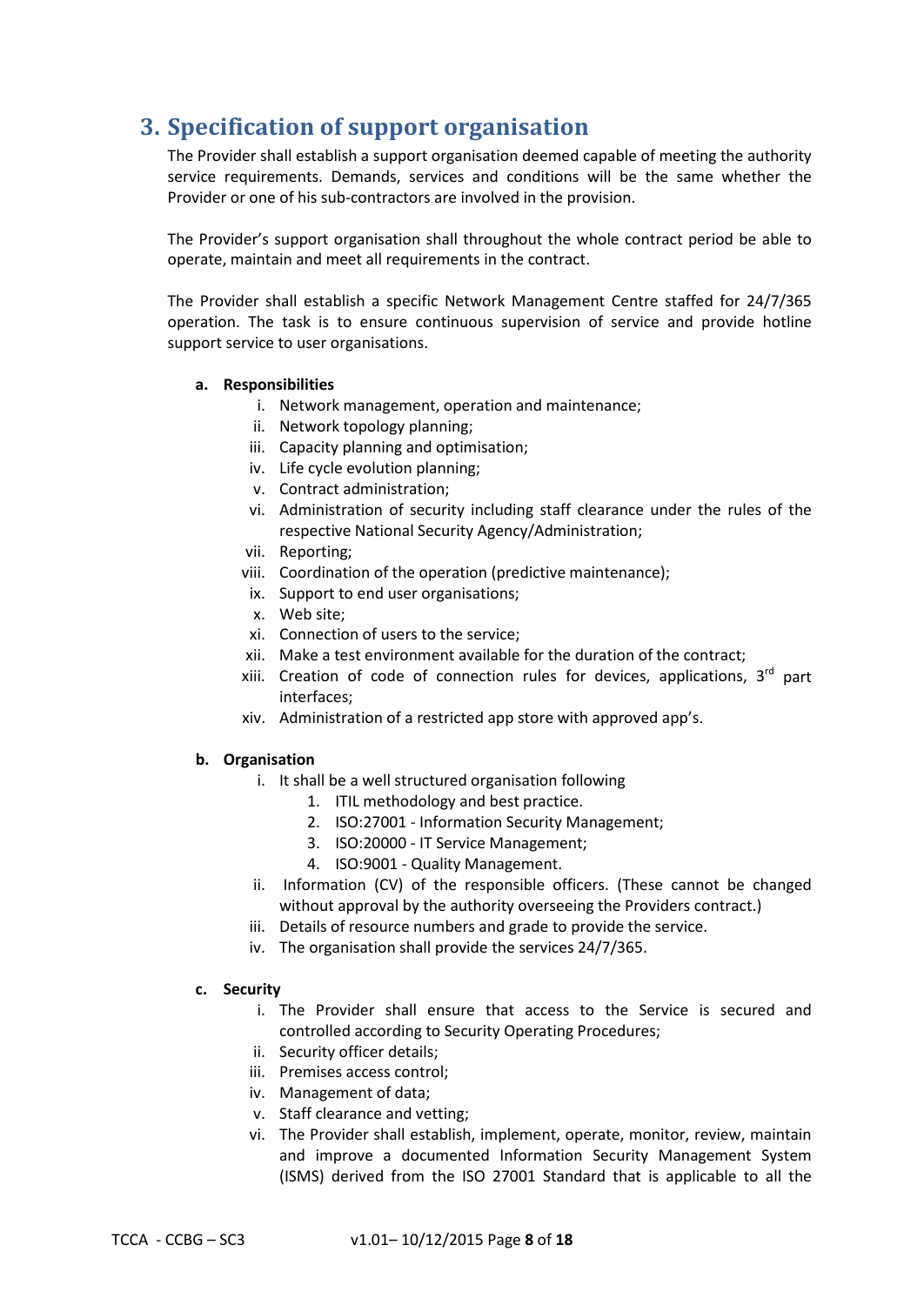information, systems and locations and is based on the Plan-Do-Check-Act ("PDCA") methodology;

- vii. The Provider shall deploy a protective security monitoring system to capture and securely log all security incidents for audit purposes;
- viii. The Provider shall ensure that the operative production network is completely isolated from services produced.

### **d. Reporting.**

- i. Real Time access for PPDR staff to network status and traffic behaviour via a secure web service;
- ii. Dynamic reporting of specific network behaviour;
- iii. Proactive and ad-hoc reporting of network behaviour that might influence PPDR operations;
- iv. Historical reporting where the Provider will report on
	- 1. the network behaviour including downtime on each component in the system;
	- 2. all contacts from user organisations;
	- 3. the nature of the contacts and the resulting actions;
	- 4. any change in the infrastructure;
	- 5. SLA's;
	- 6. All security breaches.
- v. model/ sample of reporting;
- vi. Business Intelligence tools enabling development of needed reporting.

### e. **Coordination.** The Provider is responsible for

- i. Constant supervision of the network;
- ii. Network topology planning;
- iii. Capacity planning and optimisation;
- iv. Life cycle evolution planning;
- v. Maintenance;
- vi. Fault correction;
- vii. Support to user organisations including immediate activation and deactivation of devices.

### f. **Help desk 24/7**. The Provider shall provide

- i. Efficient answering and mitigation service;
- ii. Specific expertise to manage the service.

### **g. Web site**

- i. The Provider shall create, maintain and run a web site with public and secure compartments. The secure compartments shall give access to realtime network statistics;
- ii. The Provider shall ensure that the operative production network is completely isolated from services produced;
- iii. The web site shall be available 99,99% per year.

### **h. Application support and certification**

- i. Authority vetted application providers shall have access to a test environment where applications can be tested and certified.
- ii. The Provider shall make relevant staff available on an agreed per hour fee.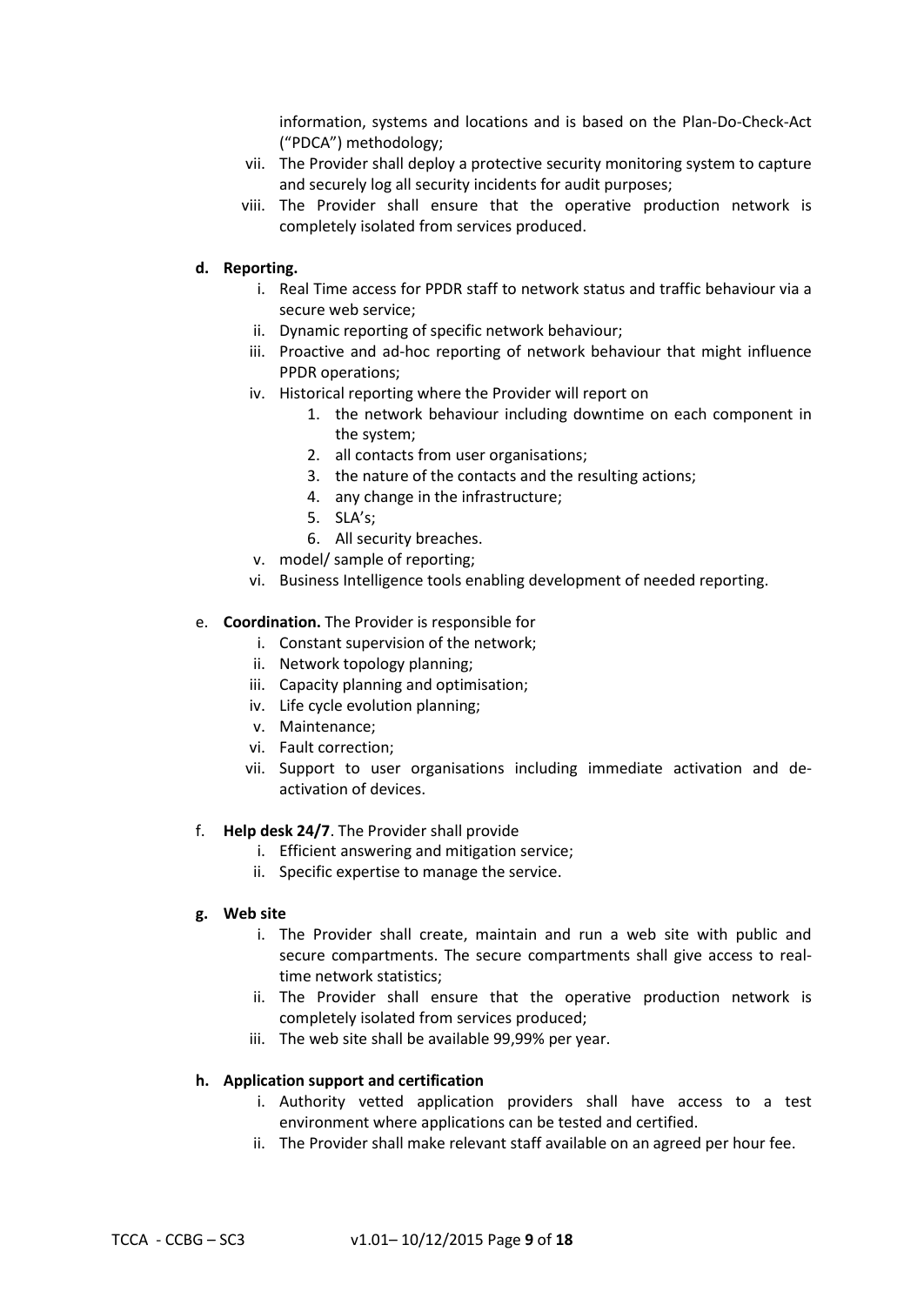# **4. Definition of service success criteria and associated penalties**

This section describes the success criteria that are being contracted and the penalty regime.

- a. The list of SLA's for the different kind of services enters into force from acceptance of each geographical area and as users are using it operationally.
- b. SLA is measured on a monthly basis.
- c. SLA for the overall service is
	- i. 99,99 % annually
	- ii. 99,9 % monthly
- d. SLA in case of reduced service
	- iii. Reduced coverage
	- iv. Reduced capacity
- e. SLA on component level
	- I. Essential components shall have 99,999 % uptime
- f. SLA on Quality of Service (QoS)
	- I. Metrics
	- II. Key Performance Indicators (KPI)
	- III. Acceptance thresholds
- g. SLA on maintenance and repair
- h. SLA on Web site accessibility
- i. SLA on help desk
- j. Penalty is calculated monthly and will be up to xx% of monthly fee.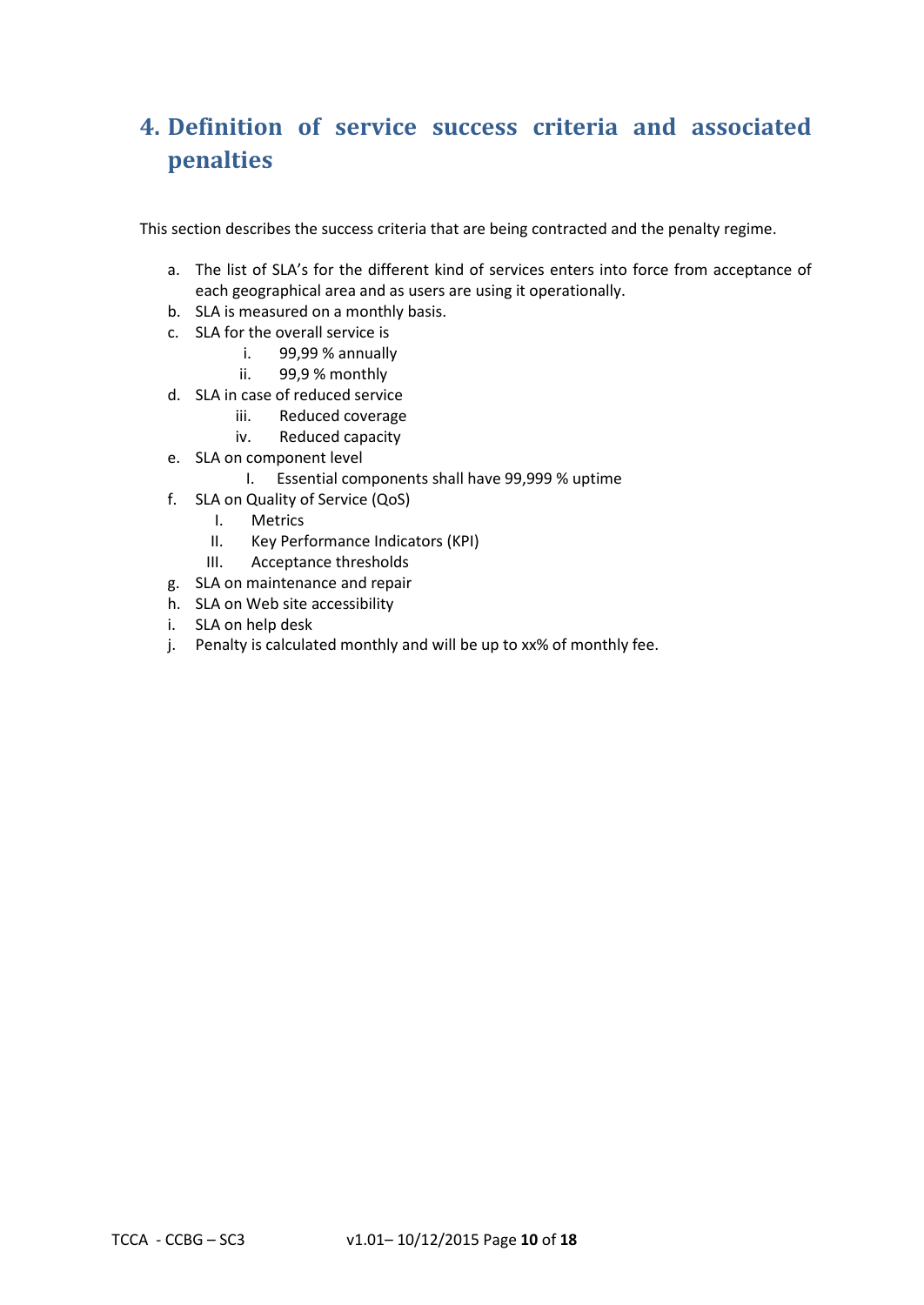# **5. Specification of legal conditions, financial strength and ownership**

- a. **Legal Conditions:** The purpose of this section is to assist Providers in their understanding of what specific legal frameworks will be used. The term "governmental customer" here means all PPDR organisations or their "mother/daughter/umbrella/joint" organisation responsible for contracting with the Provider.
	- i. Parent Company guarantee (PCG)/Performance Bond (PB): (a) PCG The Provider's parent company agrees to meet the Provider's financial and/or performance obligations should the Provider fail to do so. (b) PB – The Provider provides the government customer with a performance bond usually valued at between five and ten percent of the contract price. The government customer can redeem the bond if the Provider fails to meet its contractual obligations (even if the financial costs of the failure are lower than the value of the bond).
	- ii. Intellectual Property: The Authority managing the Provider contract is to have access to relevant IPR under FRAND conditions.
	- iii. Liability: Government customer contracts may not include a waiver of consequential and indirect damages. Light breaches will in some countries result in liabilities in the order of 500 M€.
	- iv. Open Book Accounting: The government customer has access to the Provider's financial records in order to see any reduction in the Provider's costs in performing the contract. If costs have reduced, the Provider and government customer will split the "profit". Sometimes the split is 50/50 although it is not uncommon for the government customer to receive the majority of any such profit. There is also the possibility to define an upper limit on the profit margin a Provider is allowed to make.
	- v. Most Favoured Customer: The government customer must have the best price. The Provider cannot – for a defined period - sell the same (or similar) products and services to another customer at prices lower than those paid by the government customer.
	- vi. Step-in: The government customer has the first right to take over the performance of the contract in certain circumstances. For example, where the Provider suffers an insolvency event (e.g. insolvency, arrangement with creditors, etc) or commits a material breach of the contract. The Provider is not paid during step-in, and may also have to meet the government customer's additional costs associated with stepin. The government customer may hand back the services to the Provider, or terminate the contract.
	- vii. Termination: The government customer has extensive rights to terminate, often including termination for convenience. Whereas the Provider will only be permitted to terminate in very limited and predefined circumstances (for example, protracted failure to pay undisputed fees).
	- viii. Change of Control: A change of control of the Provider will be subject to the government customer's approval, which often may be withheld at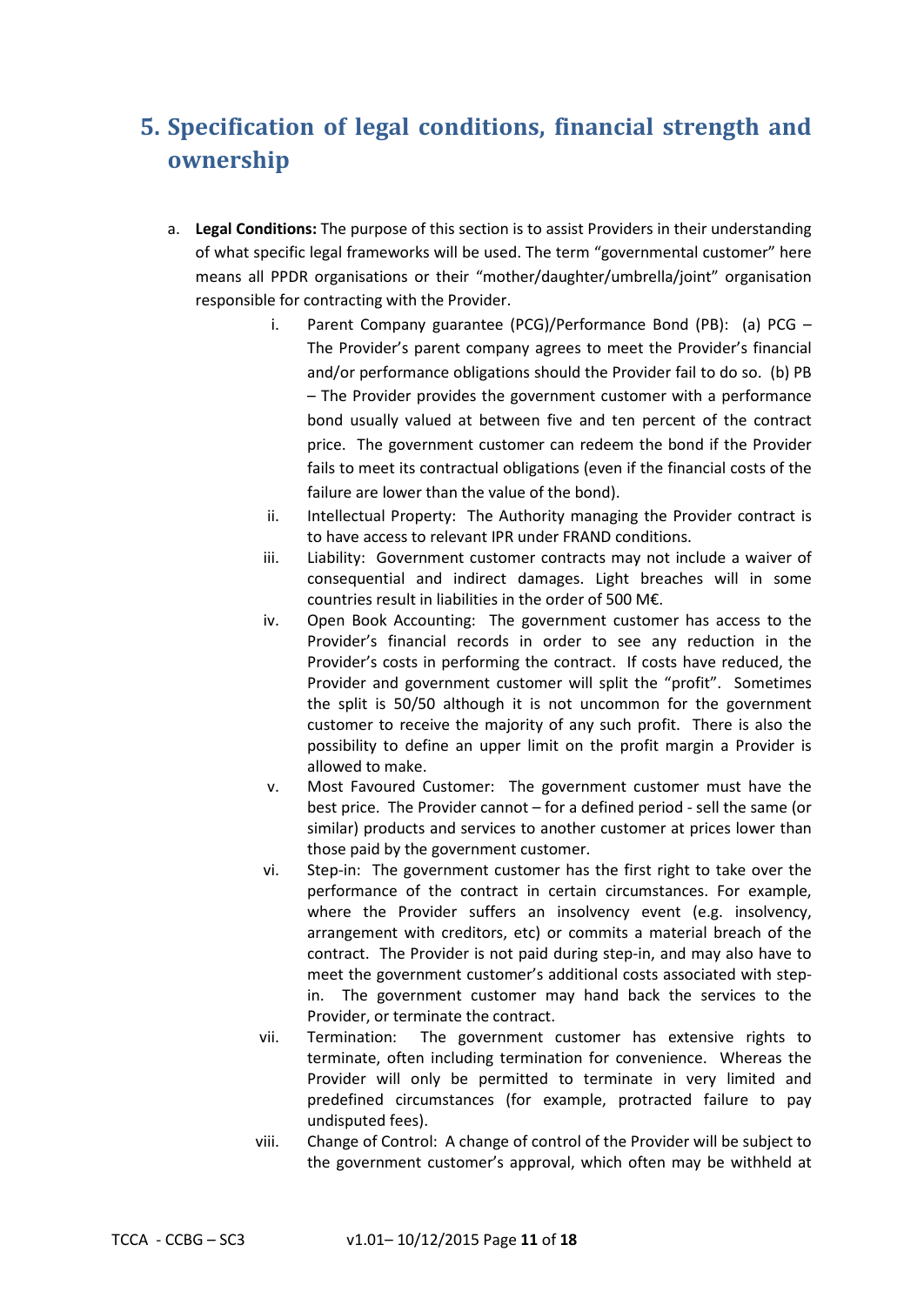the customer's absolute discretion. In some instances, changes of control are prohibited altogether. A proposed change in shareholder may give the governmental customer the right to step-in (and buy) the questioned amount of shares.

- ix. Financial Strength: The Provider is required to show financial strength on a regular, ongoing basis. If the Provider's financial strength diminishes, the government customer may terminate the contract.
- x. Control over performance: This is typically very stringent in government contracts – the government customer takes a more involved role than is usual in other contracts, for example in testing and acceptance procedures.
- xi. Liquidated Damages/Service Credits: Although they can vary from contract to contract, LD/SC regimes are often more onerous with government contracts as the government cannot allow or afford the project to fail or be delayed, or services to be compromised.
- xii. Force Majeure: Force Majeure Events are often defined much more narrowly than in commercial contracts. For example, industrial action is usually excluded from government customer contracts (although sometimes permitted if it is nation- or industry-wide). Force Majeure clauses may also include a proviso that, due to the very sensitive purpose of the contract (i.e. safety of the public), a circumstance will not be considered a Force Majeure event if the party invoking that event reasonably ought to have taken into account when the contract was signed.
- xiii. Export Control A company is responsible for ensuring its products are not exported to prohibited countries. This responsibility extends to onward sale by the company's customers. Government customers will not accept such restrictions imposed on it by another government. Accordingly, standard export control provisions are routinely excluded from government customer contracts.
- xiv. Source Code Escrow: The Provider must place the system source code into escrow with a third party, at the Provider's cost. The source code can be released to the government customer in specified events such as insolvency of the Provider, breach of contract by Provider, etc.
- xv. Assignment: The Provider is usually not allowed to assign the contract without the government customer's prior consent, which may be withheld at the customer's discretion.
- xvi. Security Clearance: The government customer may require certain Provider employees (e.g. those who have access to certain customer sites) to undergo national security clearance.
- xvii. Data: Recording and retention obligations for data processed under government customer contracts may be subject to specific data protection legislation.
- xviii. Continuous Improvement: The Provider must improve the operation of the system over time at no additional cost to the government customer. New services will be chargeable.
- xix. Taxes: Contractual obligation on the Provider to regularly pay its taxes and social security fees/taxes for employees. All laws have to be complied with. Employing illegal workers is a breach of contract. Failure to do so would amount to breach of contract by the Provider.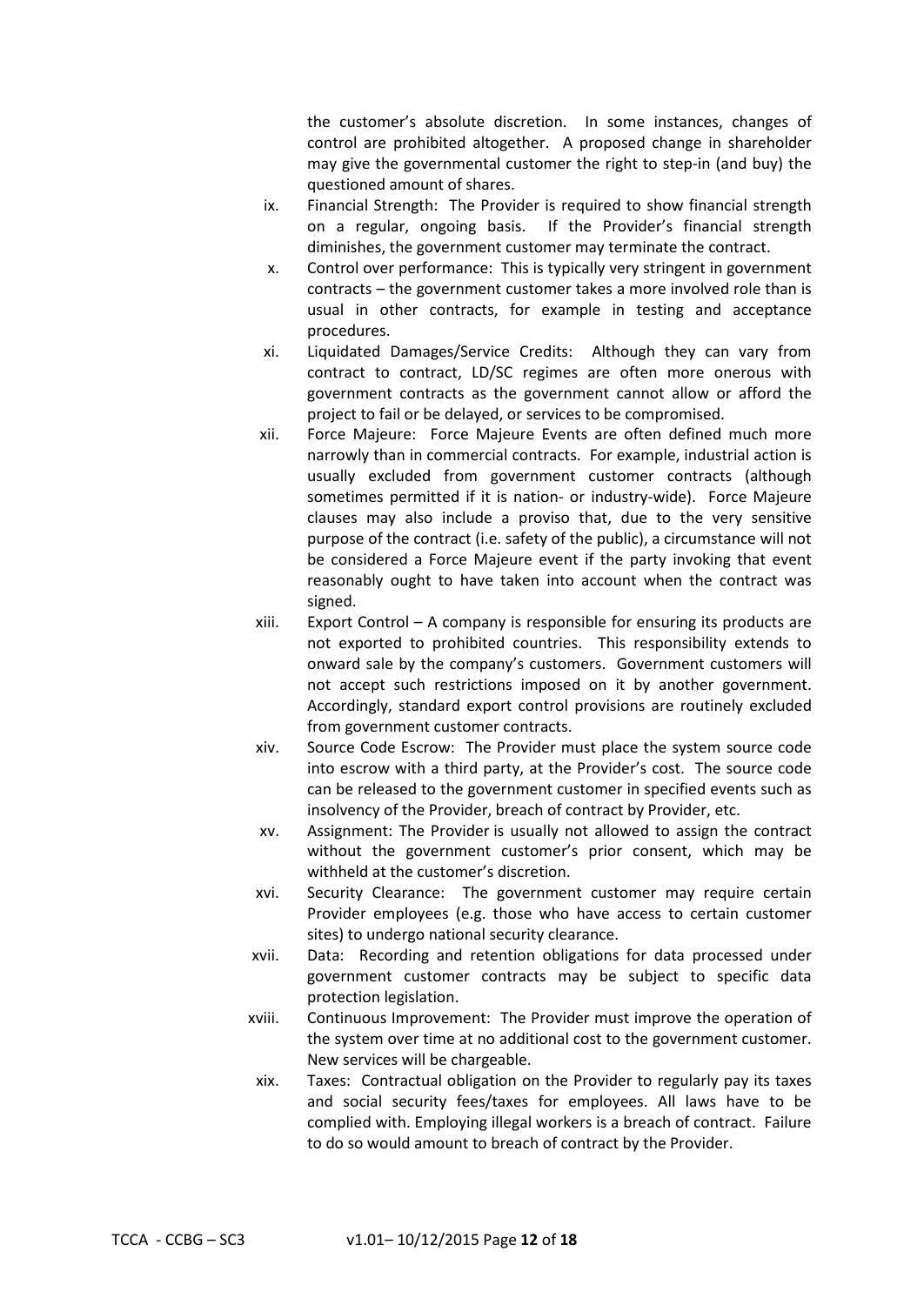- xx. Confidentiality Government customers are usually reluctant to agree to standard confidentiality provision, preferring to use their own.
- b. **Financial strength of the Provider:** The purpose with this section is to inform the Provider of the requirements the Authority has to his future Provider:
	- i. The Provider shall declare his credit rating (AA or better) from a mainstream credit rating bureau.
	- ii. The Provider shall maintain the same rating throughout the provision of the services.
	- iii. Credit rating evidence needs to be provided twice a year.
- c. **Ownership of the Provider:** The purpose with this section is to inform the Provider of the requirements the Authority has to his future Provider:
	- i. The Provider cannot change ownership without prior approval.
	- ii. The Provider shall deposit the management of the shares with the Authority that manages the Provider contract.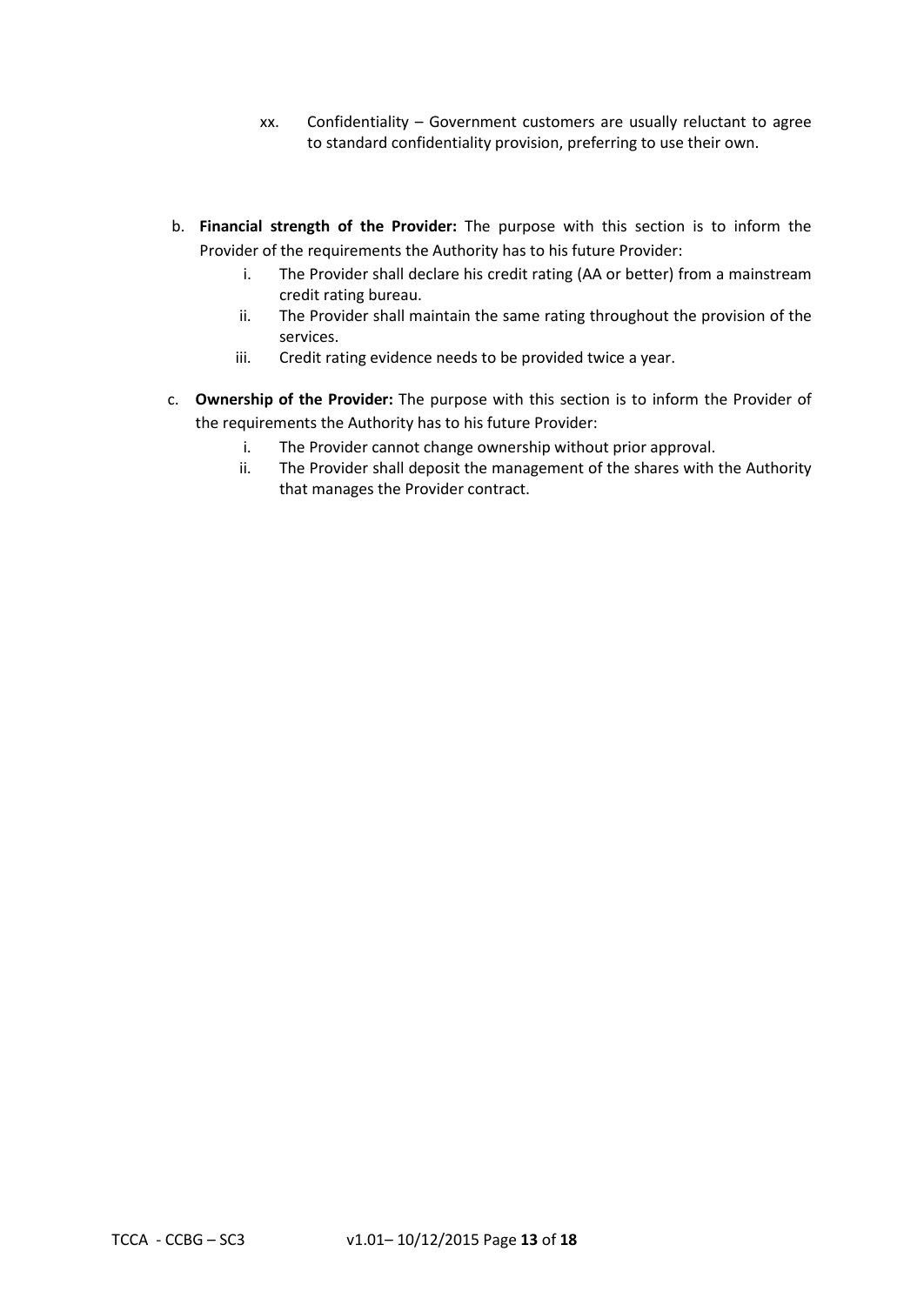# **6. Specification of device and application approvals and catalogue**

The purpose of this section is to assist Providers in their understanding of how devices should be approved and catalogued.

## **a. Device Approvals**

- i. All devices connected to the service provider's network as part of the Mission Critical Service will be pre-approved by the Provider to meet user requirements on interoperability, standards conformance, security, functionality, storage of data, security and size, weight and power.
- ii. The Provider shall install and operate a test and certification environment
- iii. Device manufacturers pre-approved by the government customer, e.g. resulting from a tender procedure, shall have access to a test environment where devices and accessories can be tested and certified by the Provider, e.g. for interoperability, standards conformance and security.
- iv. The government customer shall have similar access, for testing user requirements.
- v. The Provider shall make relevant staff available on an agreed per hour fee to be paid by the device manufacturer.
- vi. The Provider shall treat all pre-registered device manufacturers equal.

# **b. Device Catalogue**

- i. The Provider will maintain an inventory of approved types of devices in the form of a catalogue.
- ii. The Provider shall undertake competitive tendering of devices enabling user organisations to procure directly from the Provider.
- iii. Alternatively the Provider shall support a National Procurement agency that undertakes competitive tendering of devices enabling user organisations to procure directly from the device vendors.

# **c. Application approvals**

- i. All applications used on the Provider's network as part of the Mission Critical Service will be pre-approved by the Provider to meet user requirements.
- ii. All applications used on the Provider's network as part of the Mission Critical Service will be pre-approved by the Provider as required for interoperability, standards conformance and security.
- iii. Authority vetted and funded application providers shall have access to a test environment installed and operated by the Provider where applications can be tested and certified.
- iv. The Provider shall make relevant staff available on an agreed per hour fee to be paid by the app manufacturer.

# **d. Application "store"**

- i. The Provider will maintain an inventory of approved applications in the form of a secure web based catalogue or "store" or similar;
- ii. The Provider has to take measures that only PPDR users get access to the PPDR "AppStore";
- iii. The governmental customer's users should be able to access and download applications from their devices in a controlled manner.
- iv. The Provider shall manage the payment of 3rd party applications accessed via the "store".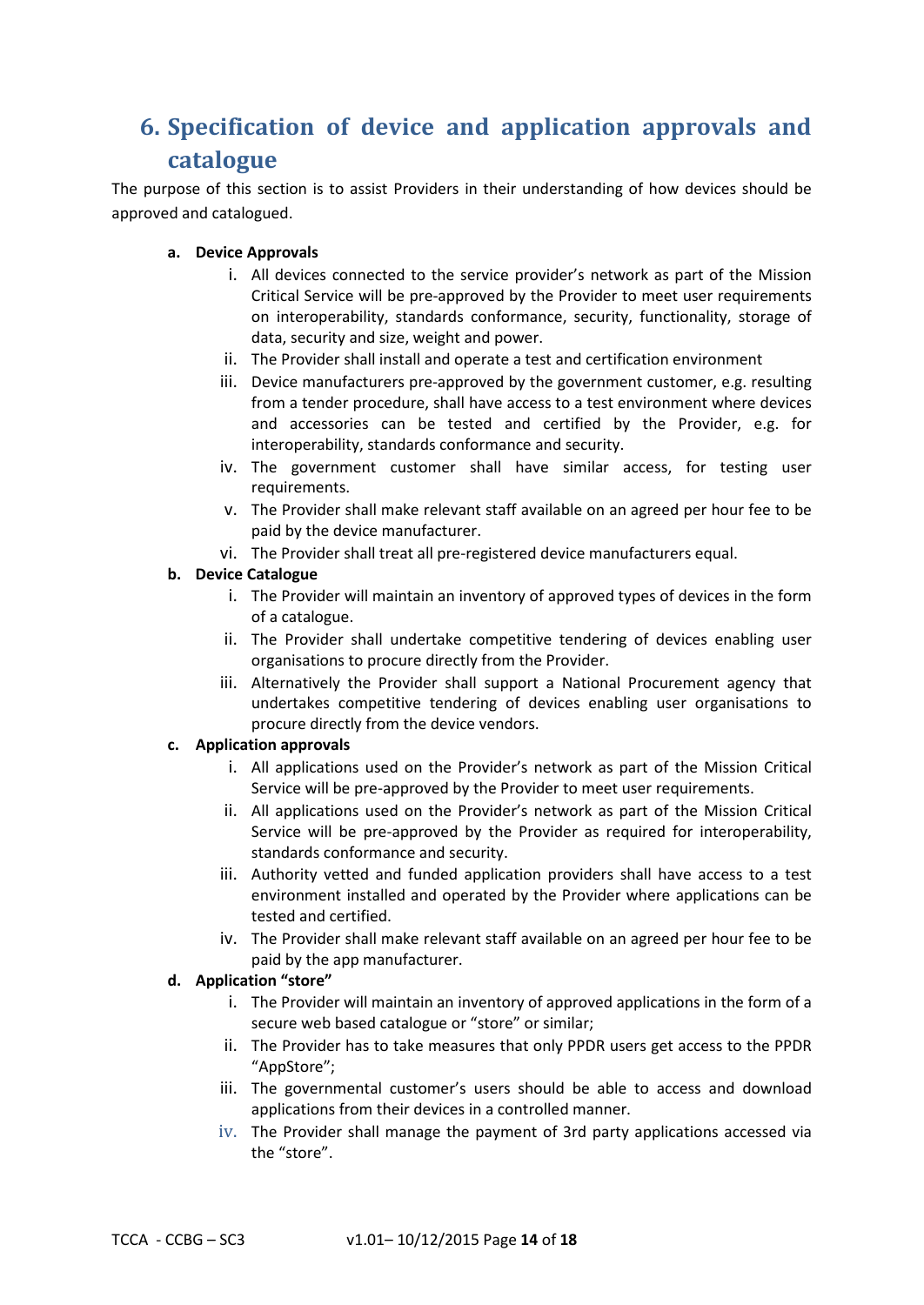# **7. Specification of security measures**

The Provider shall establish, implement, operate, monitor, review, maintain and improve a documented Information Security Management System (ISMS) derived from the ISO 27001 Standard that is applicable to all the information, systems and locations and is based on the Plan-Do-Check-Act ("PDCA") methodology. As a minimum the following controls should be followed:

- a. Provide a security plan structure of procedures and definitions
- b. maintain control and inventory of authorized devices;
- c. maintain control and inventory of authorized software and applications;
- d. develop and roll out secure configurations of hardware and software;
- e. continuous vulnerability assessment and mitigation;
- f. defend against malware and viruses;
- g. monitor application software vulnerabilities;
- h. undertake wireless device control;
- i. maintain and test a data recovery strategy and solution;
- j. provide secure configurations for network devices;
- k. limitation and control of network ports and protocols;
- l. control of administrative privileges;
- m. establish multilayer boundary defences;
- n. carry out monitoring and analysis of security logs;
- o. implement "need to know" controls;
- p. implement user account administrative controls;
- q. manage and control data flows;
- r. implement and test incident management strategy and solution;
- s. carry out security architecture assurance; and
- t. carry out periodic penetration testing;
- k. premises access control;
- l. protection against vandalism;
- u. video surveillance of premises;
- v. report on all security breaches.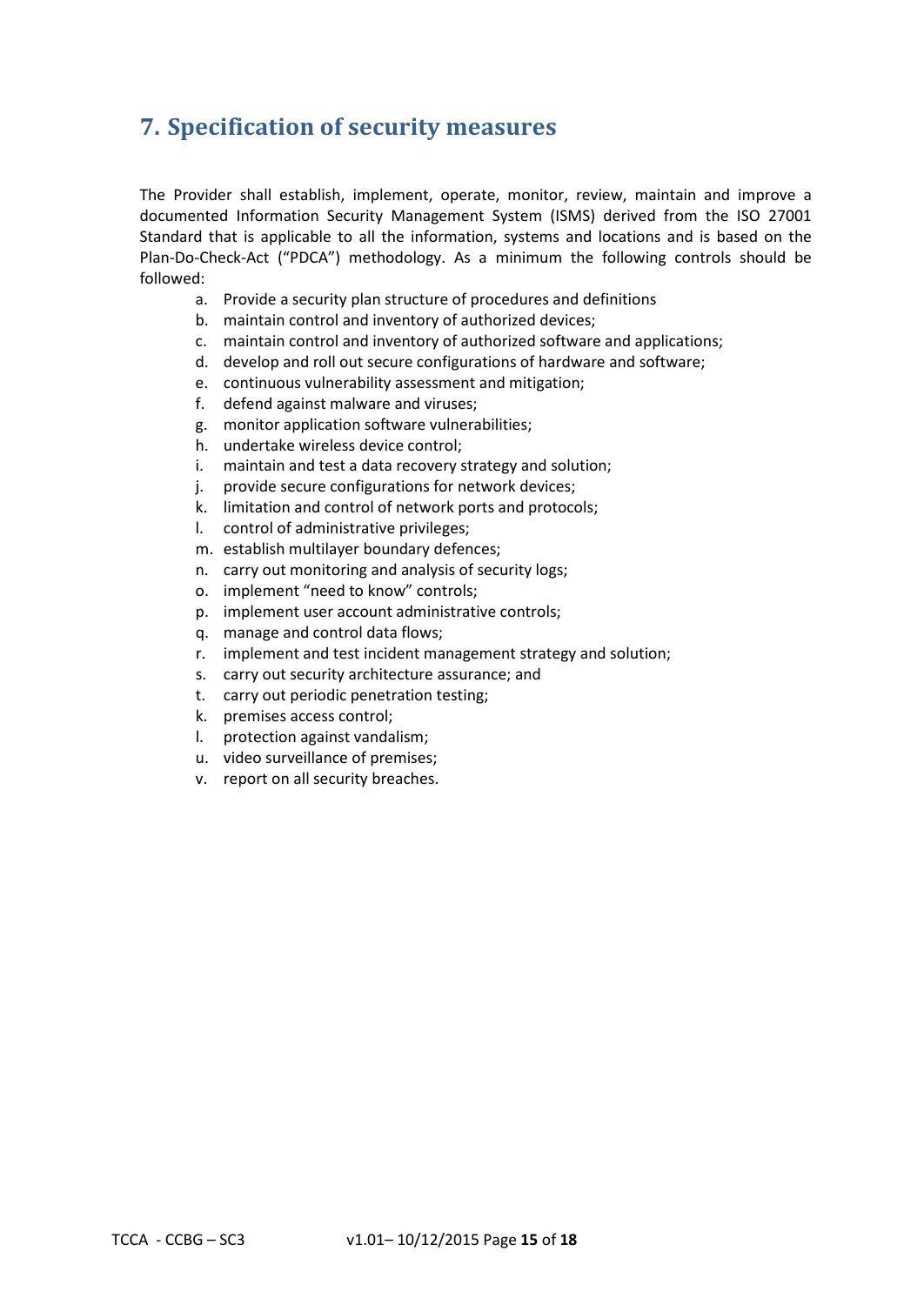# **8. Specification of testing and approval process of the Solution**

The Provider shall undertake an approval process which will enable the Authority managing the contract to accept the solution and enable the end-user organisation to adopt the service. As a minimum the Provider will:

- a. **Undertake a build & approval phase** consisting of:
	- i. Test specifications
		- 1. Coverage
		- 2. Capacity
		- 3. Features
	- ii. Approval process of tests taking into account
		- 1. traffic distribution;
		- 2. load models;
		- 3. etc.
	- iii. Review process of tests
	- iv. Review of network architecture
	- v. Functional tests
	- vi. Basic coverage test.

### b. **Complete a Pilot phase** consisting of:

- i. Review of coverage plan
- ii. Design review of network
- iii. Review of support organisation.
- c. **Business as usual phase** consisting of:
	- i. Test facility for the  $3^{rd}$  party interfaces, device testing and application testing
	- ii. Reporting on SLA's
	- iii. Calculation of penalties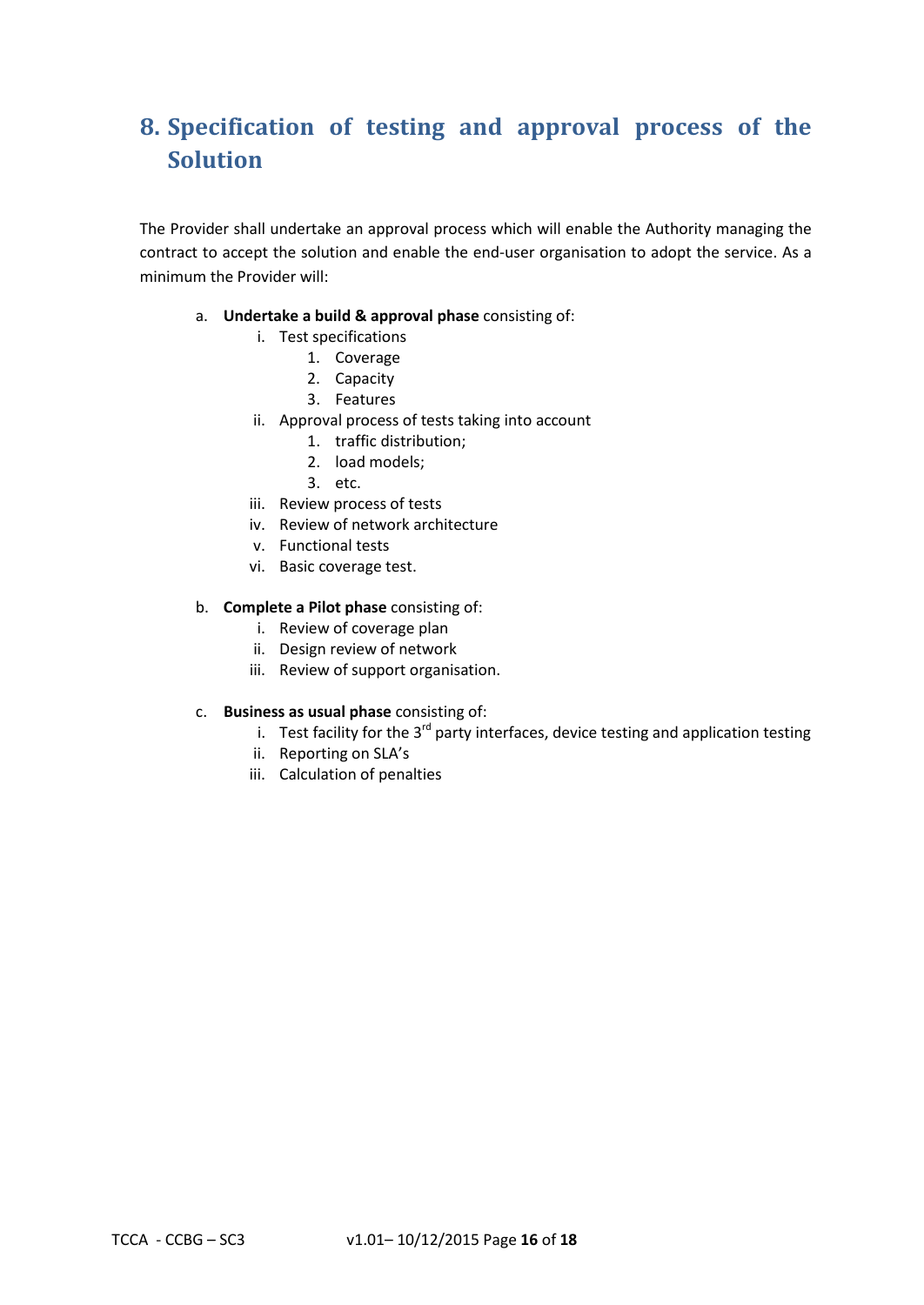# **9. Specification of services at termination**

The Service is a vital part of the mission critical users' operations. For that reason it is imperative that the transition to another service provider on termination of the contract will be carried out responsibly, without interruptions and with high requirements for secure and stable operation. As a minimum the Provider will:

- a. Produce a full Exit Plan within two months of commencement of the service.
- b. Ensure the orderly transition of the Services from the Provider to the Authority and/or any Replacement Provider in the event of termination or expiry of this Contract.
- c. Appoint an appropriately skilled, knowledgeable and experienced Exit Manager
- d. Provide all reasonable assistance that the Authority may require in connection with any re-tendering process in order to ensure a fair future procurement.

At point of notice of termination and at the start of the procurement the Provider is to supply:

- a. Details of the Service(s) including information, manuals, and data in the possession or control of the Provider;
- b. the Asset Register;
- c. Details of and information relating to the use of the Assets including technical specifications and configuration data;
- d. An inventory of Authority Data;
- e. Detail on the transition of services to the new Provider including a detailed description of both the transfer and cessation processes.

During the Termination Period the Provider will continue to provide the Services until they are transferred in a satisfactory way to the new provider.